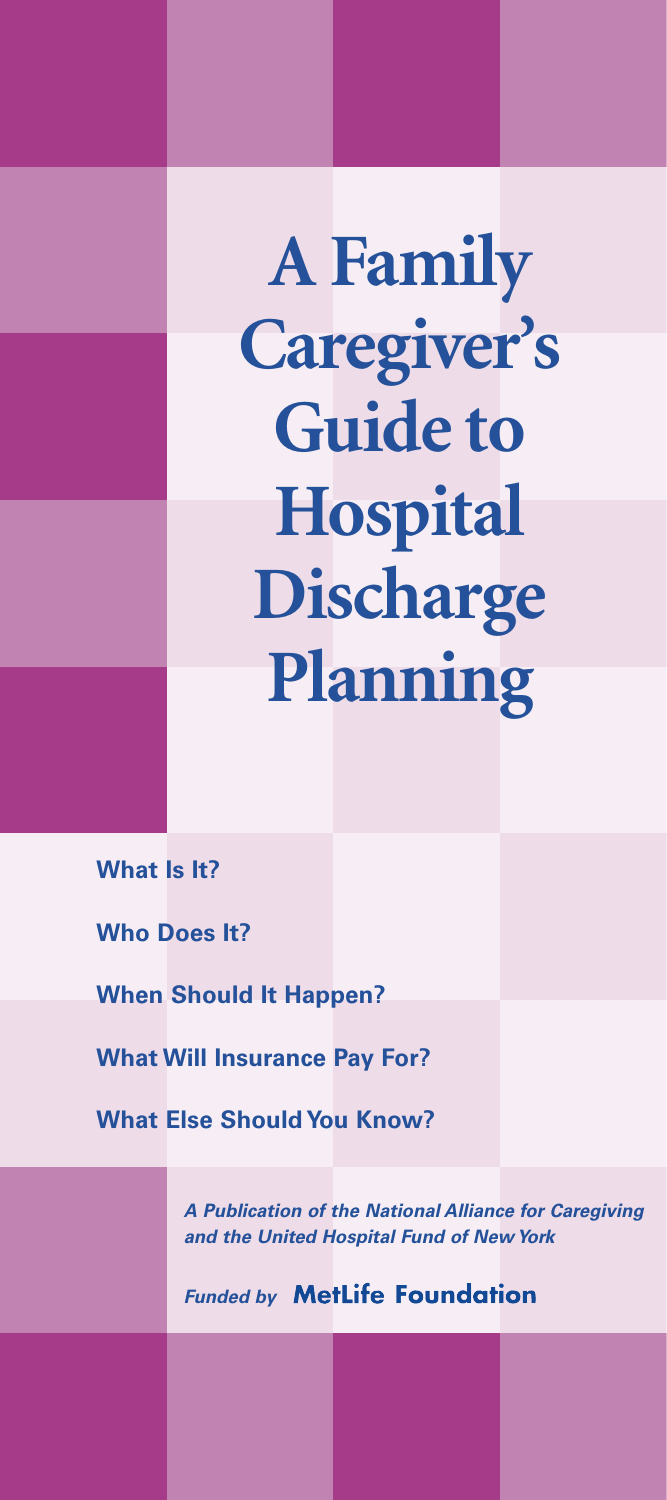*A Family Caregiver's Guide to Hospital Discharge Planning* **was written by Gail Gibson Hunt, executive director of the National Alliance for Caregiving, and Carol Levine, director of the United Hospital Fund's Families and Health Care Project.This brochure may be copied and used if attributed to its publishers; it may not be republished without prior written permission.**

**The authors gratefully acknowledge the contributions of the Society for Social Work Leadership in Health Care in preparing this brochure.**

**This brochure is available online at www.caregiving.org and www.uhfnyc.org.**

**Established in 1996, the National Alliance for Caregiving is a nonprofit coalition of national organizations that focuses on issues of family caregiving. The Alliance was created to conduct research, do policy analysis, develop national programs, and increase public awareness of family caregiving issues.**

**The United Hospital Fund is a health services research and philanthropic organization whose mission is to shape positive change in health care for the people of New York. Since 1996, the Fund's Families and Health Care Project has been combining analysis with targeted philanthropy to find ways to support family caregivers.**

**MetLife Foundation, established in 1976 by MetLife, has supported several initiatives related to caregiving issues, including an educational video for caregivers and families of persons with Alzheimer's disease and the distribution of a brochure,** *Resources for Caregivers***, to area agencies on aging. MetLife Foundation (www.metlife.org) supports health, education, civic, and cultural programs throughout the United States.**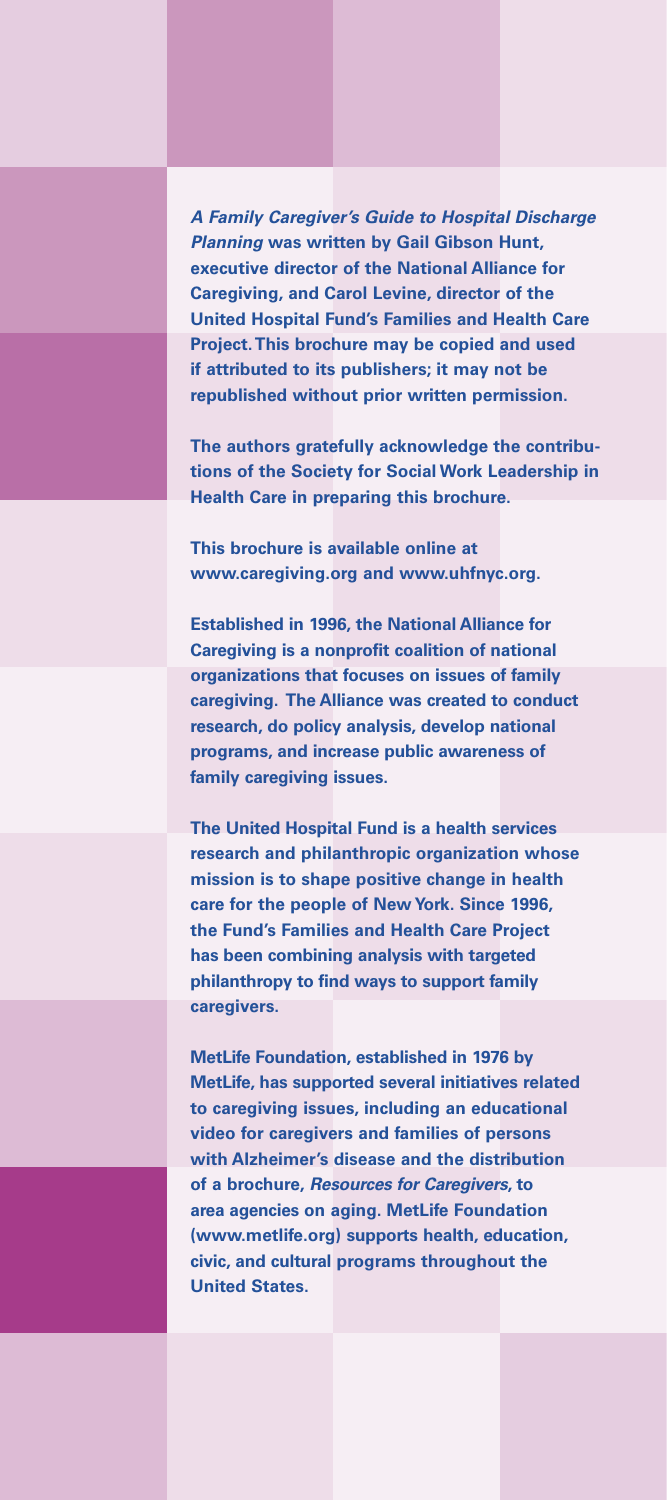**y our relative is going to the hospital. Perhaps she is already a patient. (To keep the language simple, in this booklet the patient is sometimes referred to as "she" and sometimes as "he.")**

**This is a difficult time for both of you. Whether your relative stays in the hospital for a few days or for much longer, it will be easier if you know what to expect.**

**Note: This booklet was written for family members, but if you are the patient it has important information for you as well.**

**The hospital will give you lots of information about what to bring and what to leave home, when visitors are allowed, and how the television and phone work. Within a short time, you will learn much more. Whether your relative is admitted through the Emergency Department or the treatment was planned, you will figure out hospital routines, learn who to ask for updates on your relative's condition, and maybe even discover which elevators are least crowded.**

**As important as it is to know what to expect when your relative enters the hospital, it is just as essential to know what happens when he is ready to leave.This booklet is a guide to**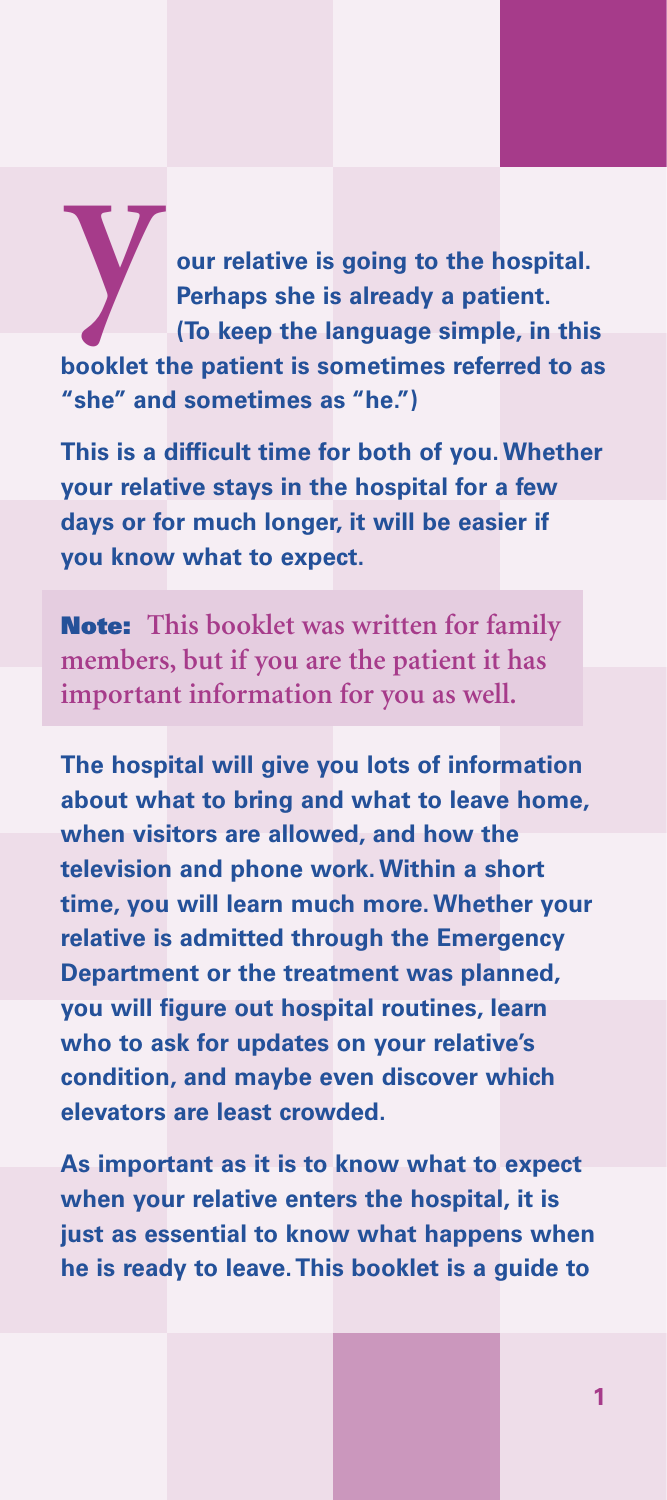**the discharge planning process. Because you will continue to be involved in your relative's care, you need to know about what happens next.You will still be the patient's spouse, partner, child, grandchild, other relative, or friend. Because you have already or will be taking on some additional responsibilities, you are the patient's family caregiver.**

**A definition: A family caregiver is a person who helps someone who is ill, disabled, or elderly. "Family" includes both relatives and friends. Help may be direct care, household help, financial assistance, management of other services, emotional support, and many other responsibilities.**

**This booklet will help you get started.To make the discharge process go smoothly, keep these three "Bs" in mind:**

**Be realistic. Be persistent. Be prepared.**

### **What Is Discharge Planning?**

**Sometimes it seems as though discharge from the hospital happens all at once, and in a hurry. But discharge planning is a process, not a single event. Medicare defines discharge planning this way: "A process used to decide what a patient needs for a smooth move from one level of care to another." As a result of that**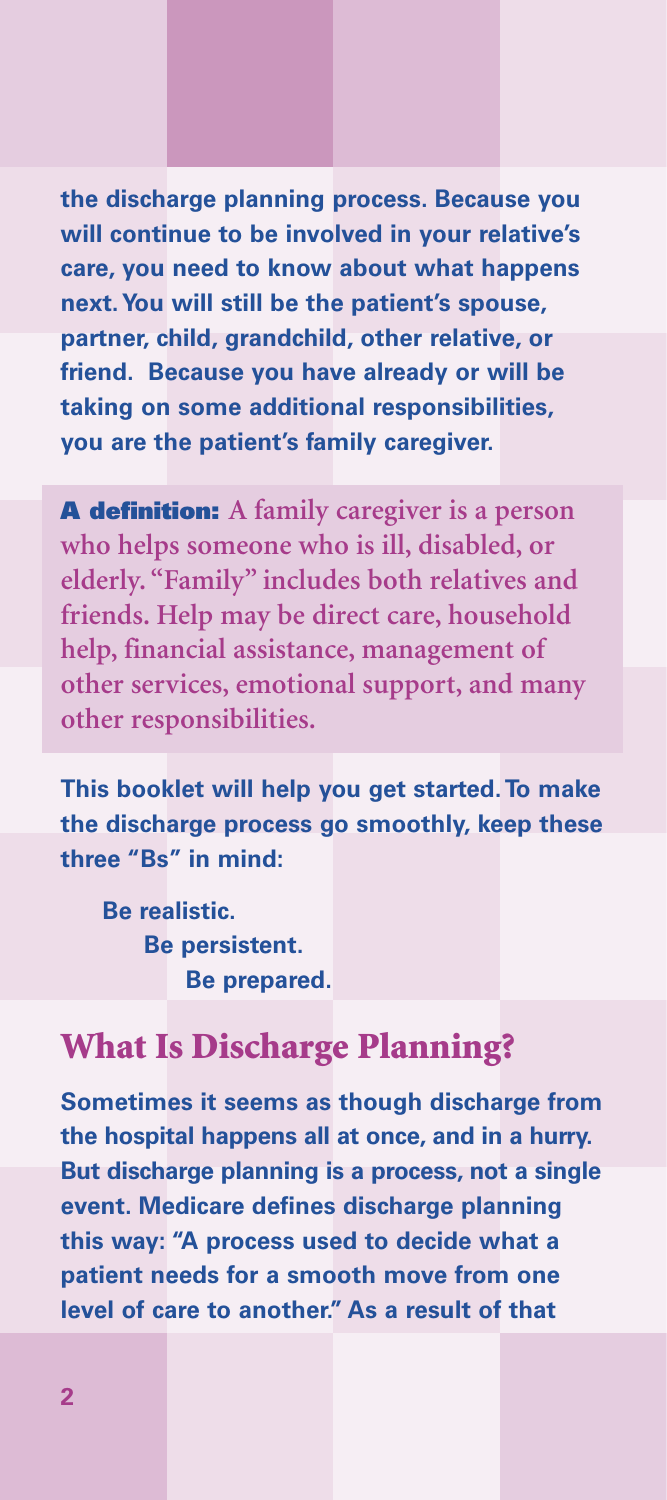**process, the discharge plan may be to send your relative to her own home or someone else's, a rehabilitation facility, a nursing home, or some other place outside the hospital.**

**Discharge from a hospital does not mean that your relative is fully recovered. It simply means that a physician has determined that her condition is stable and that she does not need hospital-level care. If you disagree, you can appeal the decision (how to do that is discussed on page 5).**

# **Who Does It?**

**Only a physician can authorize a hospital discharge. However, many other people are involved in working out the details of the discharge plan. As the patient's family caregiver, you are—or should be—one of the most important.You alone have essential information about and understanding of the patient's home situation, as well as about your own caregiving capabilities. Make sure you are involved from the outset.**

**Of the professionals involved in your relative's discharge, the discharge planner is your primary contact.The discharge planner may be a nurse, a social worker, an administrator, or have some other title. It is important for you to know who this person is and to understand what she can do — as well as what is beyond her control. If the discharge planner does not come to see you and your relative early in the**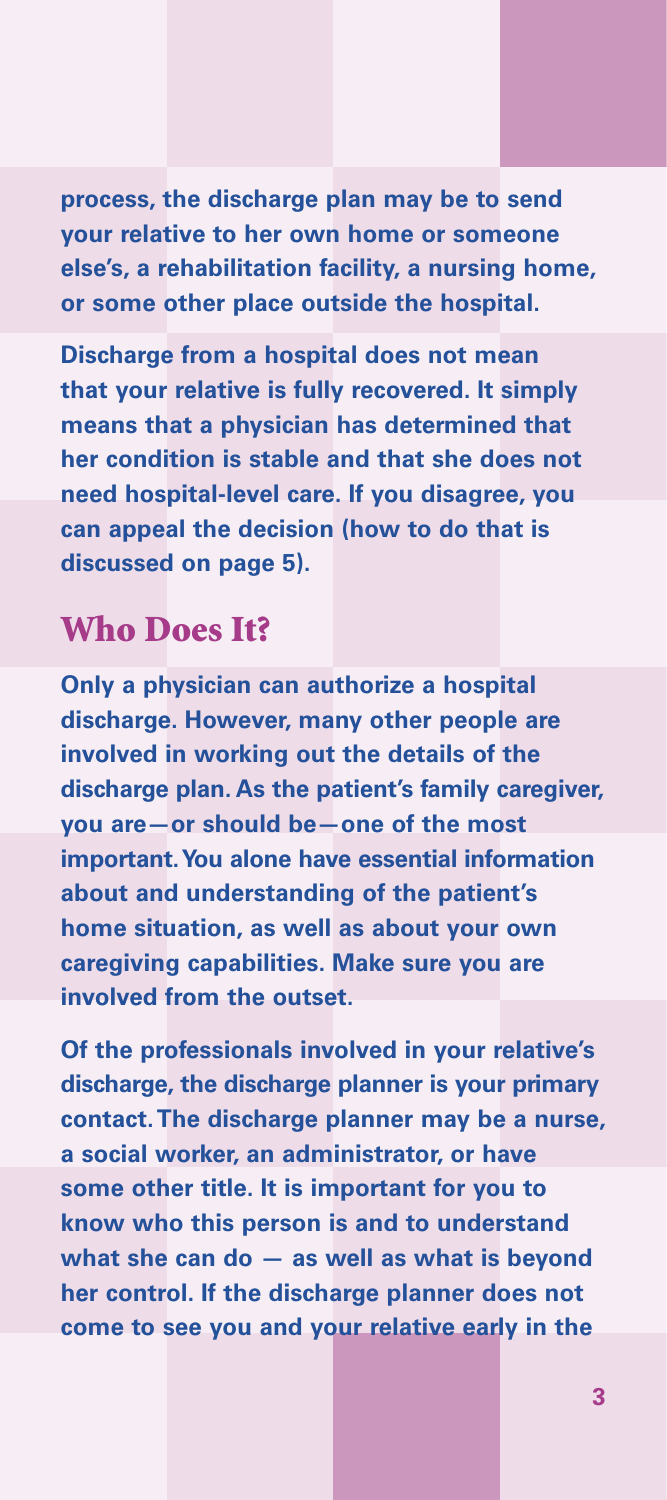### **hospital stay, find out who is in charge of your relative's discharge and ask for an appointment.**

**The discharge planner is responsible for making sure that the plan for your relative's discharge is, to use Medicare's language, "safe and adequate." This means that your relative should be going to a place that does not present immediate dangers to her health and well-being, and that realistic plans have been made for appropriate follow-up care. Medicare does not specifically define "safe" and "adequate," so you and the discharge planner have to interpret what it means in your relative's case.**

**Tip: Keep a special notebook with all the names and phone numbers of people who are involved in your relative's hospital care and discharge plan. You can also write instructions and referrals you will need later. A notebook with pockets is especially handy for keeping business cards and information sheets.**

**On behalf of your relative, you can appeal any discharge decision if you feel that she is not well enough to go home. If your relative is a Medicare patient, her rights are spelled out in the statement "An Important Message from Medicare," which the hospital must provide to you.This statement explains that she has the right to get all of the hospital care that she**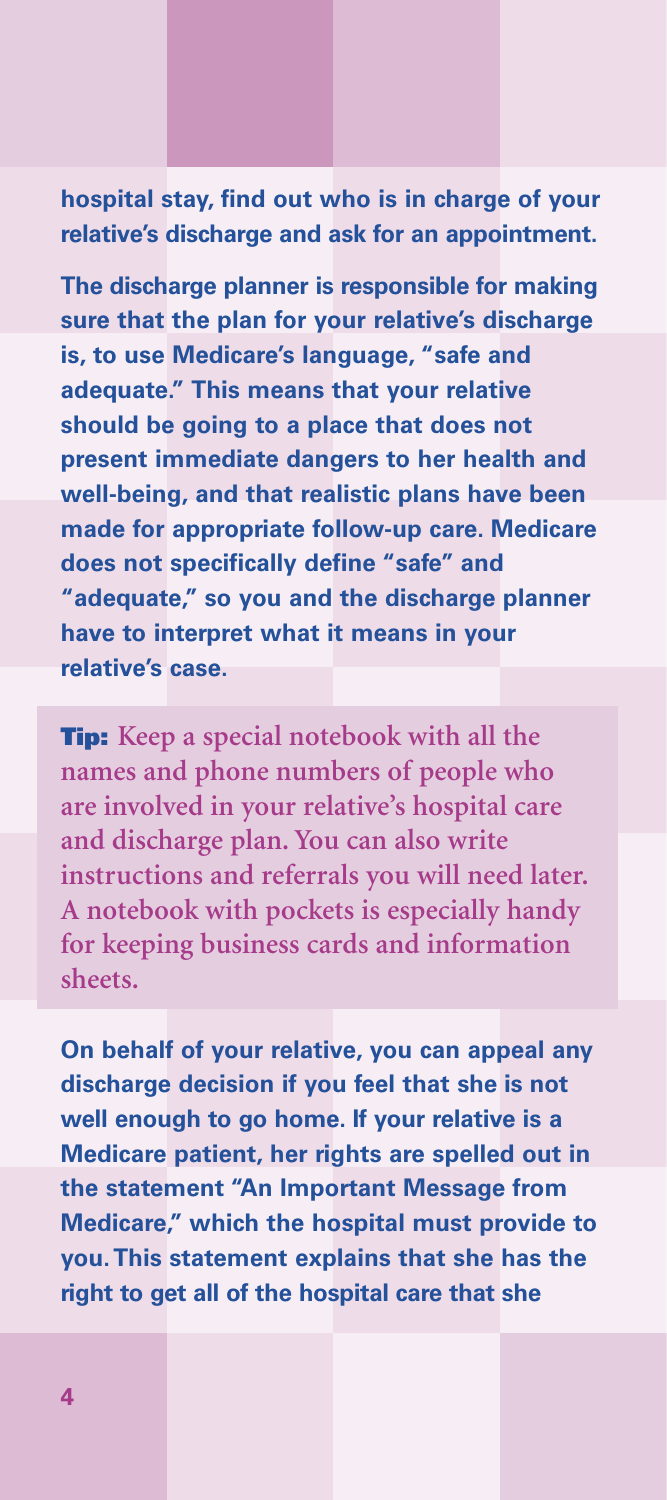**needs, and any needed follow-up care after leaving the hospital.The hospital must give you a written notice, a "Hospital-Issued Notice of Noncoverage," or HINN.This will have the phone number of a local Peer Review Organization (PRO) or other organization that will review the case if you appeal the discharge decision.**

**If you do decide to appeal, you must do so as soon as you receive the HINN.The PRO will then consult with both you and the patient's physician; until the PRO makes its decision, the hospital cannot force you to take your relative home or pay for continuing care. There are similar appeals processes for other types of insurance.**

**Discharge planning is a short-term plan to get your relative out of the hospital. It is not a blueprint for the future.Your relative's condition may improve or worsen over time.You may or may not be able to sustain the intense level of caregiving that is required at the outset. Even though no one can predict what the needs will be four weeks, or four months, from discharge, it is important for you to think about the long term as much as possible.You may be able to build into the immediate plan services that will be important in the long run.**

> **Discharge planning is a short-term plan to get your relative out of the hospital. It is not a blueprint for the future.**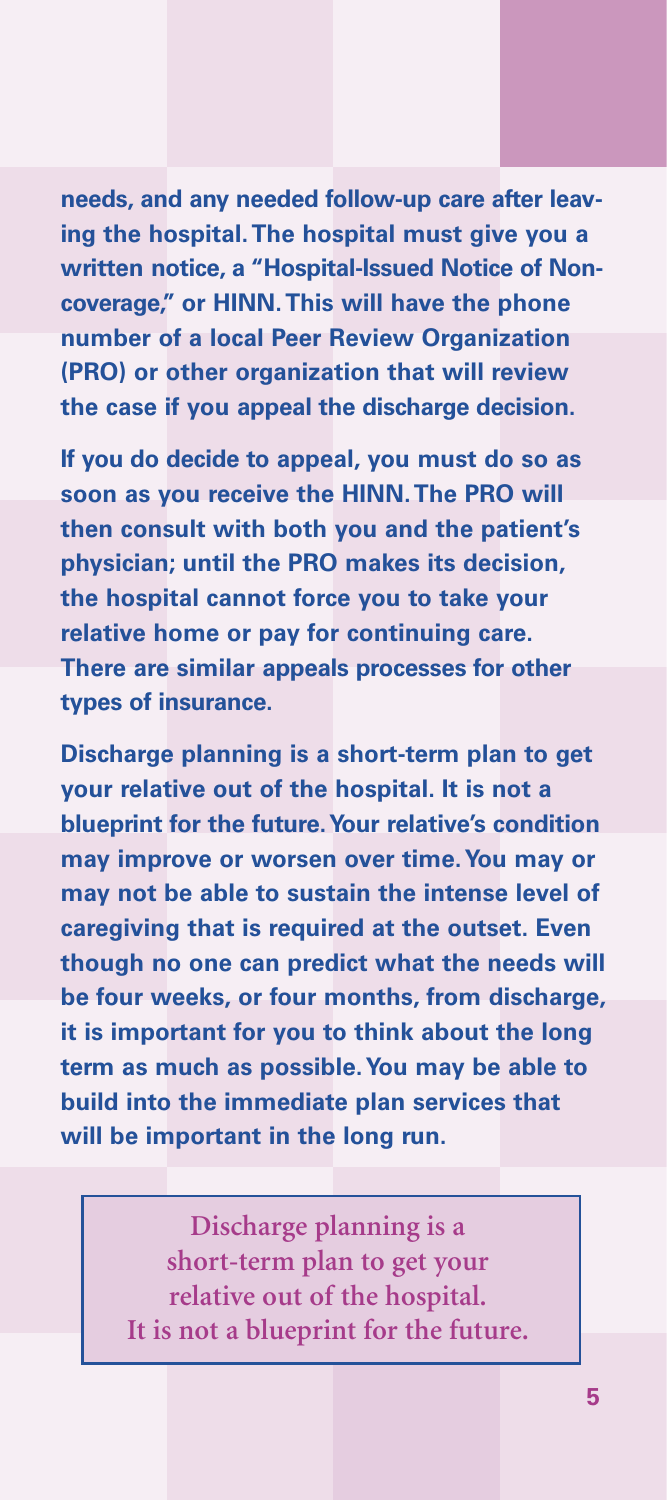## **When Should It Happen?**

**Many health care providers say that discharge planning should begin on the day of admission. This is a good idea in theory, but it is not always practical. If your relative's admission was planned — for example, for surgery the doctor undoubtedly gave you some idea of how long the hospital stay would be. In these cases, discharge planning can begin even before admission. But if the hospital stay was unplanned — an accident, stroke, sudden illness — you may not have any idea of how long he will be in the hospital or what his condition will be. Still, it is a good idea to start thinking about the options as soon as the outcome becomes a little clearer.**

**Try to avoid making major decisions under pressure. Most of the time, you can work out an acceptable arrangement with your relative and the discharge planner. Sometimes, however, there are disagreements.Your relative may want to go home as quickly as possible.The hospital may need the bed. As the family caregiver, you may have to balance your relative's preferences and the hospital's needs against the hard realities of the situation.**

> **It is a good idea to start thinking about discharge options as soon as the outcome becomes a little clearer.**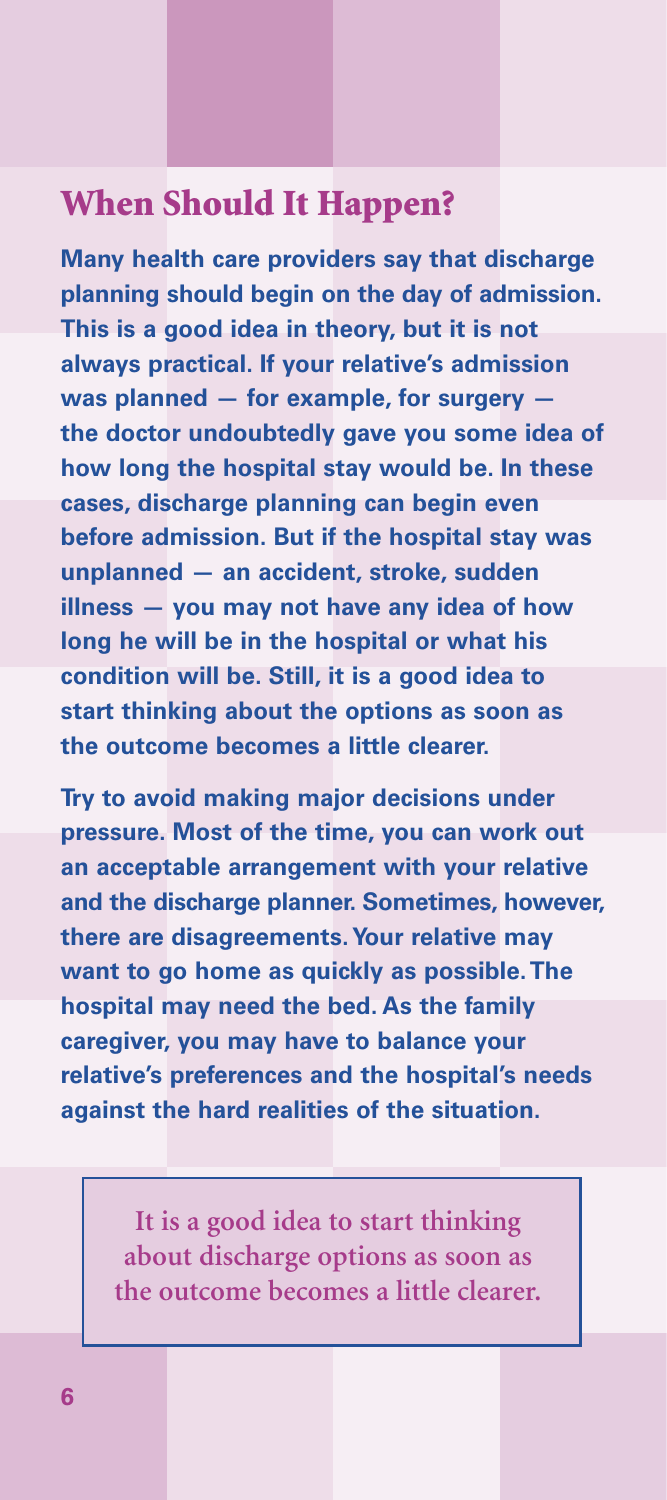**Some advice: Your relative may have unrealistic expectations about what she can do on her own. Ask a nurse or doctor to evaluate your relative and then to explain to you and to her what she will be able to do and what will not be possible. This assessment will help you determine how much care will be needed immediately after discharge, and for the first weeks.**

### **What Will Insurance Pay For?**

**Most people — whether as patients, family caregivers, or health care professionals — do not have a good idea of what medical insurance (assuming the patient has some) will pay for until the need arises. Family members and patients are often shocked to find that insurance will not pay for many services and items needed at home that are routinely paid for in the hospital. Unless your relative has specific long-term care insurance (and very few people do at this point), many home care needs, especially home care aides or attendants, will not be covered at all or beyond an initial short-term period.**

**Even though your primary concern is your relative's health, it makes sense to begin as soon as possible to investigate what follow-up care will be paid for and what your relative or you will have to pay out of pocket.The discharge planner or a social worker can help you get started. It may also be useful to talk to others who have been in the same situation.**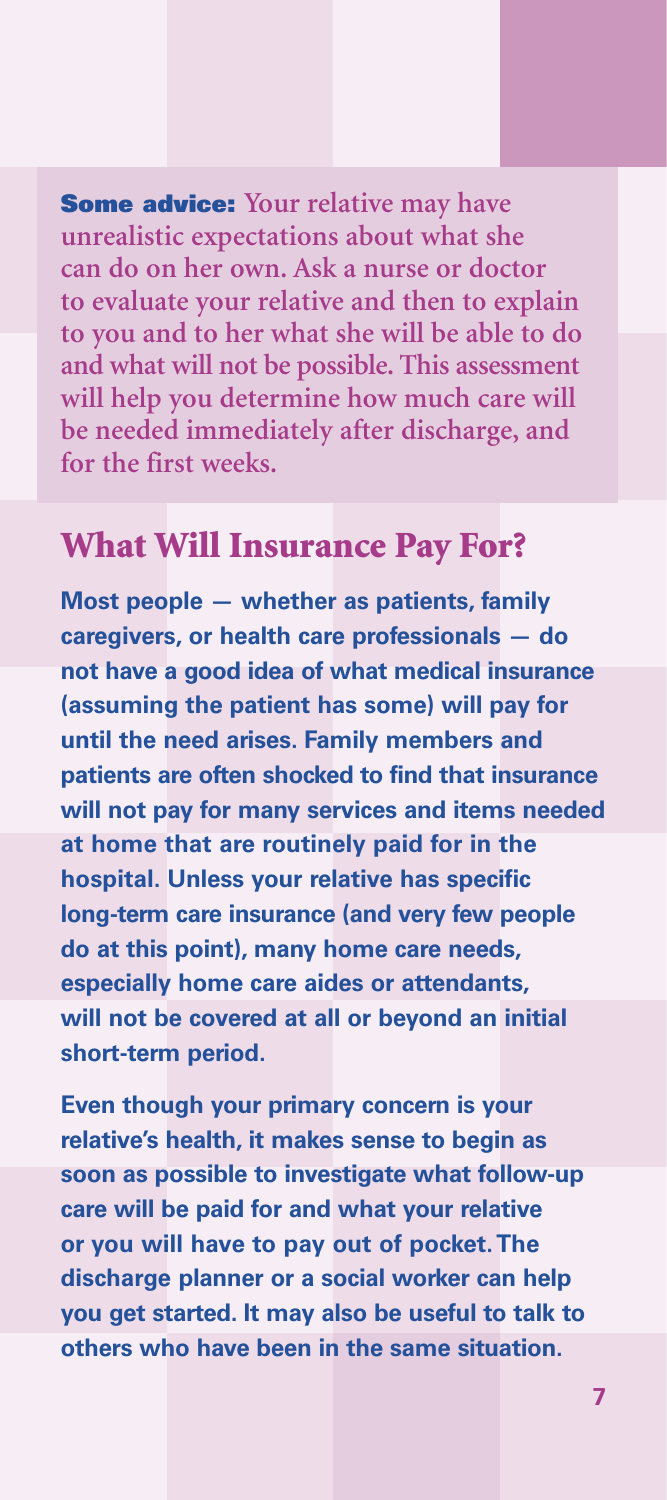**Some short-term home care — say, for a few weeks or a month — may be covered, but even that is not guaranteed.The hospital discharge planner may not be able to give you all the information you need about home care benefits, because coverage will depend on your relative's progress at home and other factors.The discharge planner can refer you to home care agencies and other community resources.**

**Even though the financial picture may seem very discouraging, you should not give up trying.There are many ways to make the case that the care your relative needs is "medically necessary," or that she is continuing to make progress (a requirement for continuing physical or occupational therapy).You may be able to justify the need for durable medical equipment, such as a special hospital bed and mattress at home.**

**A caution: If someone tells you "Medicare" – or another insurance – "won't pay for it," don't stop there. Check it out yourself through your State Health Insurance Assistance Program (the phone number is in the back of the "Medicare and You" handbook), the Medicare Rights Center (212-869-3850, or online at www.medicarerights.org), or another independent source.**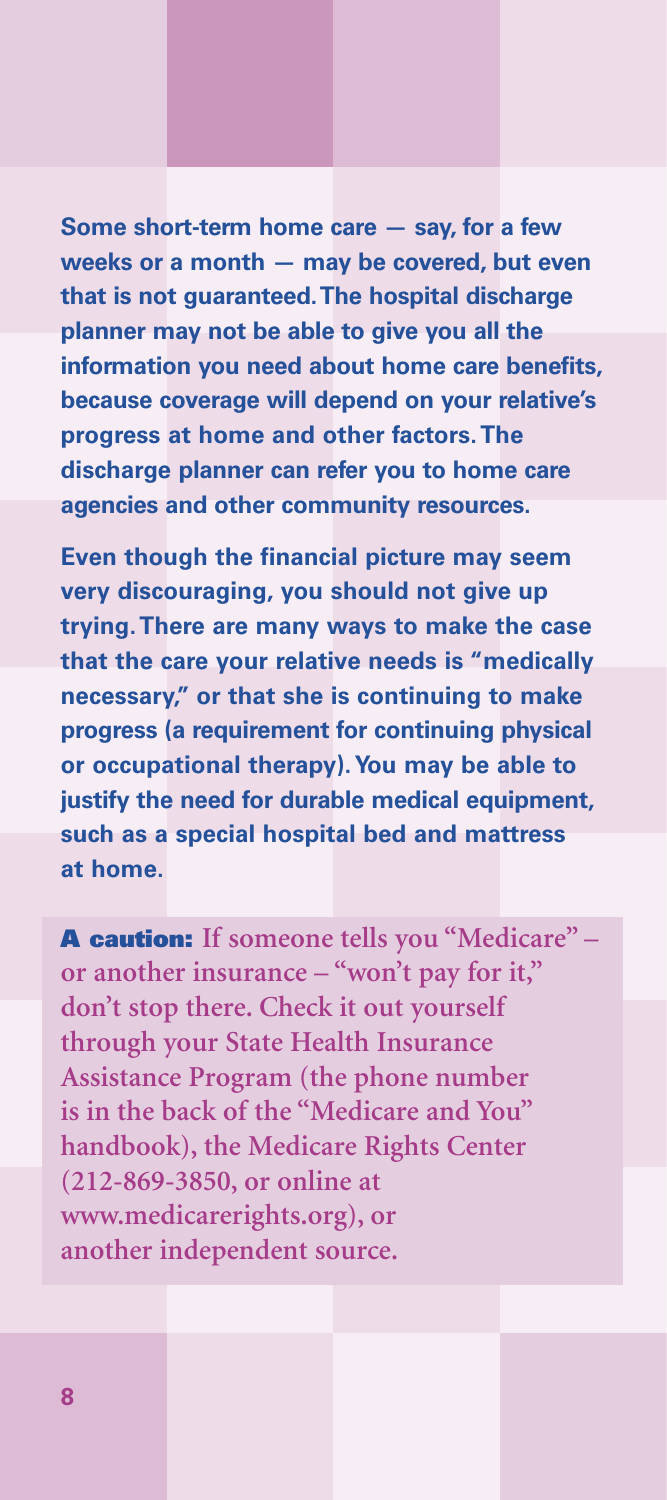**Tip: Keep written records of every conversation about financial matters, whom you spoke to, what they said, and when they said it. Insurance coverage decisions are often flexible. You may need to document interpretations you have been given by different people. This is a task that another family member may be willing to take on.**

# **What Should I Be Doing While My Relative Is in the Hospital?**

**Of course your primary concern is your relative's condition and making sure that he is getting the best care possible. But you should also be thinking about the next steps.This may be particularly difficult if this is the first time he has been seriously ill or hospitalized. Try to talk with someone in the hospital about your concerns. A social worker is the most logical choice, but you can also speak to a nurse, doctor, patient advocate, or chaplain.**

**Here is where the first "B" comes in. Be realistic. You want to do whatever is best for your relative, but you also must consider all your other obligations.You may be able to take some time off from work, but not quit your job.You may be able to provide some care, but not all of it.You may have health problems of your own that prevent you from doing some kinds of care.Your other family responsibilities may limit your availability.**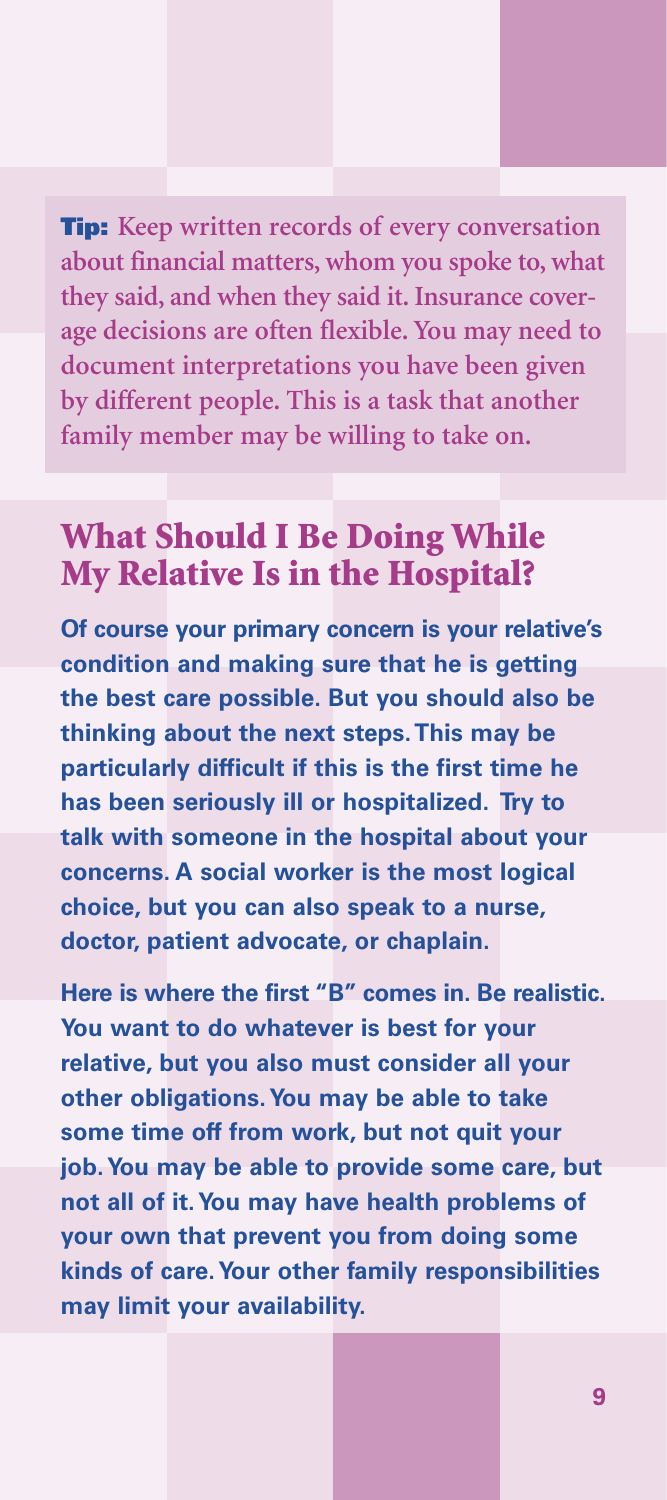**Sometimes health care providers assume that the relative who has been a faithful companion in the hospital will be available full time for future care. If that is not the case, you need to say so – firmly and consistently. A discharge plan that is based on faulty assumptions or incomplete information is not going to work.**

**Tip: With the help of an experienced health care provider or family caregiver, make a list of all the tasks that will have to be done when your relative leaves the hospital. Then make a list of all those that you can do. The third list should be people and services that can provide the care that you cannot do alone.**

**You can also begin to learn some of the techniques that are important for your relative's care. Because hospital staff do not have much extra time for training, they may not offer to teach you what you need to know until the day of discharge. At that point it is hard to learn, especially if equipment is involved.**

**Watch. Ask questions. Practice, with supervision if possible. Even if you are not going to provide all the care yourself, it is important that you understand how it should be done so that you can instruct or supervise others.**

**Don't be afraid to say that you are not able or do not want to do certain tasks, such as personal hygiene or wound care. Remember that you are a family member, not a professional. You should**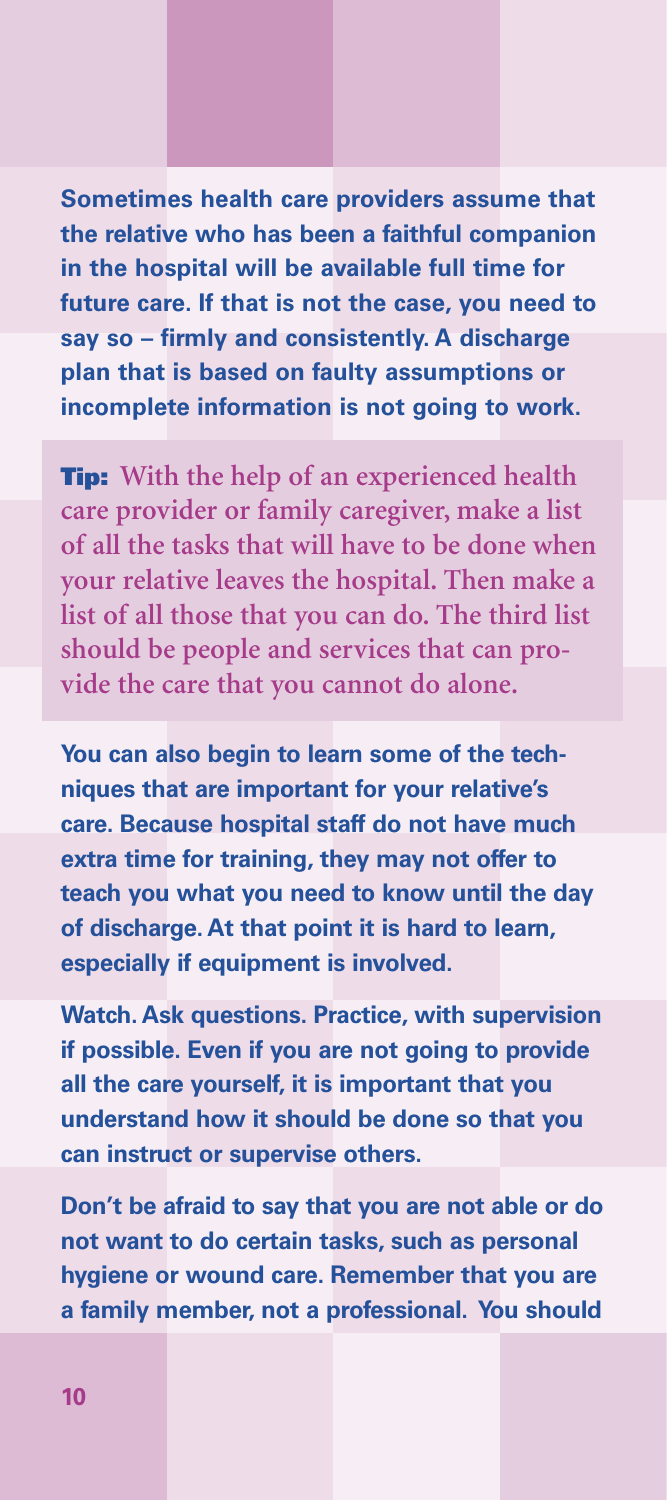**not have to do anything that interferes with maintaining your special relationship with your family member.**

# **What Are the Choices?**

**Ideally a discharge plan should be based on a careful review of all the options.That may not always happen, especially since hospital stays have become so brief. For example, the discharge plan may involve sending the patient home with in-home physical therapy and some assistance with personal care. An alternative, if the patient meets certain medical criteria, might be a short-term stay in a nursing home, where he would get more intensive physical therapy and would have some extra time to recover from a stroke or surgery.**

**As another example, the discharge plan might be to send your relative to a nursing home that has a bed available. But the nursing home may be far away or one that you do not believe provides excellent care. Exploring other nursing home possibilities, even if there is a wait, may be a better option for the patient and for you.**

**Sometimes discharge planners do not have all the information you want about all the nursing homes, rehabilitation facilities, or home care agencies in your area.They may work mainly with certain facilities or agencies. If you want to look at other choices, you may have to do some research on your own.This can certainly be a big job, but it is also one that another family member or friend can begin.**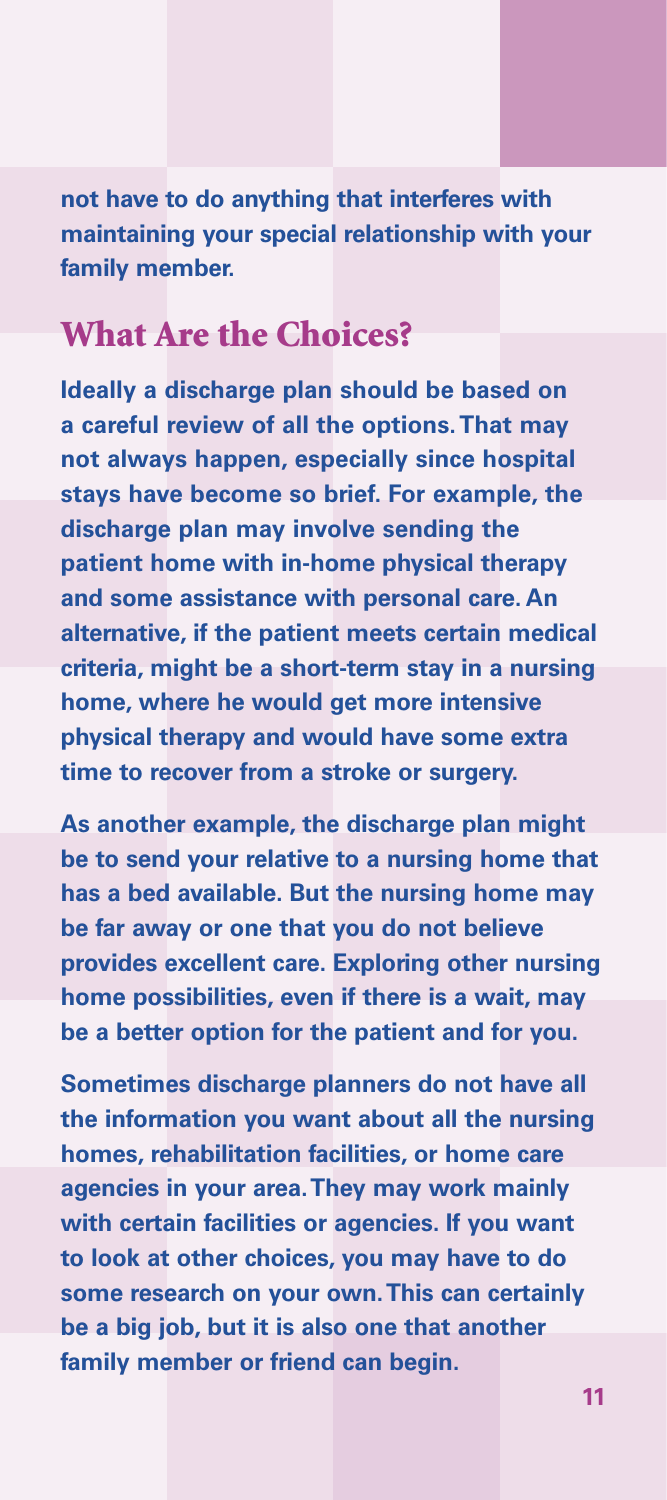**This is where the second "B" becomes important. Be persistent. Don't settle for a plan that you have doubts about. Ask questions. Get information. Review the options.Then make an informed decision.**

# **Take Care of Yourself**

**While you are busy making all the arrangements for a smooth discharge process for your relative, don't forget that you should try to take care of yourself as well.You probably have been spending a lot of time at the hospital.You may not have been sleeping well or eating regular meals. Maybe you are worrying about all the things that you have not had time to do at home or at your job. All this takes a toll on your own health and well-being. It can make a difficult time even harder.**

**Try to find a little time to unwind. Even a few hours doing something you enjoy or talking to a trusted friend or family member will help. Ask the discharge planner or social worker about resources in the community you can turn to when the hospital stay is over. If your employer has an Employee Assistance Program, call to get referrals.There are support groups of many kinds, counselors familiar with caregiving stresses, and many different kinds of practical, emotional, and even financial help.**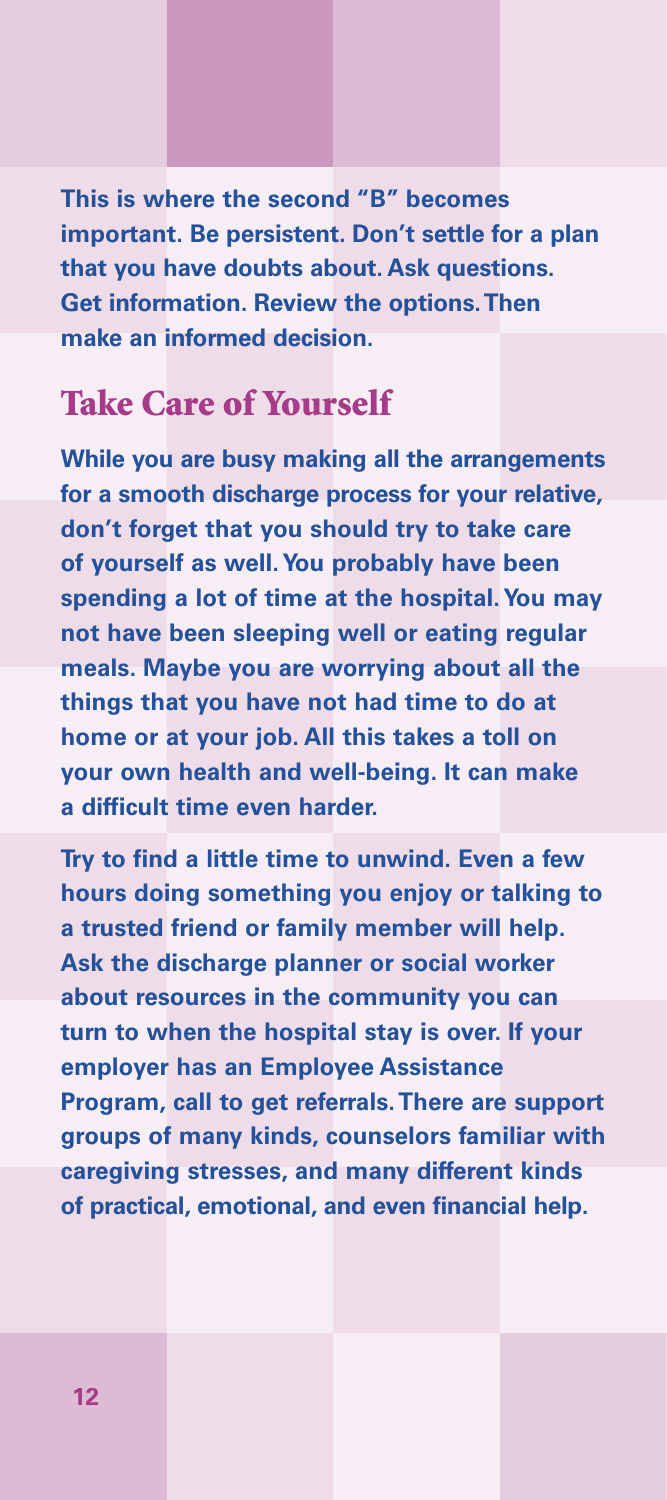### **The Basics of a Discharge Plan**

**The third "B" is "Be prepared." Here are some helpful suggestions on how discharge planners, family members, and others involved in the process of planning a discharge to home should work together.\***

### **DISCUSSION**

**At the very outset of discharge planning, health care professionals, family caregivers, and the patient (if appropriate) should discuss the following:**

- **The patient's condition, and any changes that may have occurred as a result of treatment at the facility;**
- Any likely symptoms, problems, or changes **that may occur when the patient is at home;**
- **The patient's care plan, the caregiver's needs, and any adjustments that must be made to meet these needs;**
- **The potential impact of caregiving on the caregiver; warning signs of stress; techniques for reducing stress.**

**\* Adapted from C. Levine, Rough Crossings: Family Caregivers' Odysseys through the Health Care System (New York: United Hospital Fund of New York City, 1998), p. 35.**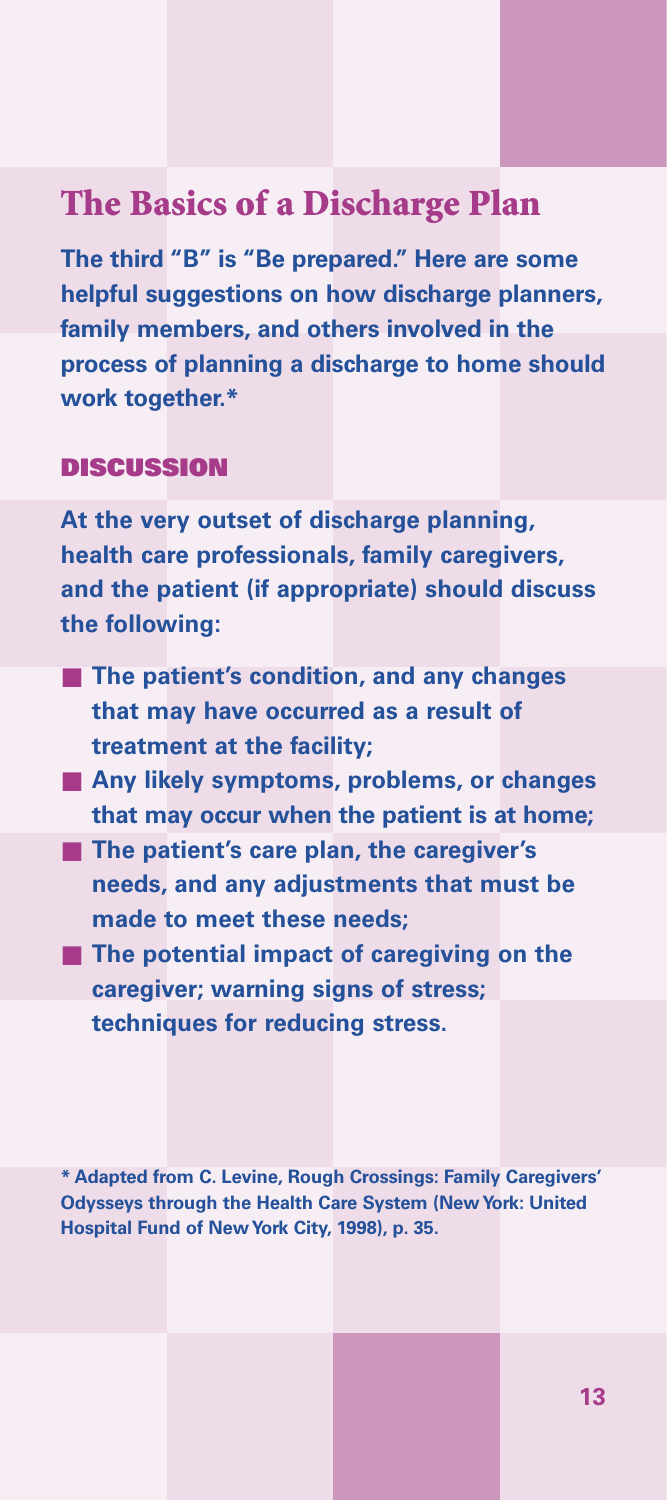#### **PLANNING**

**Prior to discharge, health care professionals should work with family caregivers – with patient consent, if appropriate – to:**

- **Arrange for an in-hospital assessment to determine Medicare or insurance eligibility for home care services, such as visiting nurses and home care aides;**
- Set up home care services for which the **patient is eligible and others for which the patient/family will pay;**
- Get the home ready by arranging for **equipment rental and home modification;**
- **Provide a 24-hour phone number the caregiver can call to speak with a health care professional;**
- **Organize transportation home for the patient;**
- Schedule a follow-up appointment.

### **TRAINING**

**Before discharge, health care professionals should provide family caregivers with applicable training, including:**

- **A** written medication list with specific **instructions on medication dosages and how long they should be taken, and information about possible side effects;**
- **Teaching and practice of techniques such as bed–to-chair transfers, care procedures, use and monitoring of equipment, recognition of symptoms, and other elements of patient care.**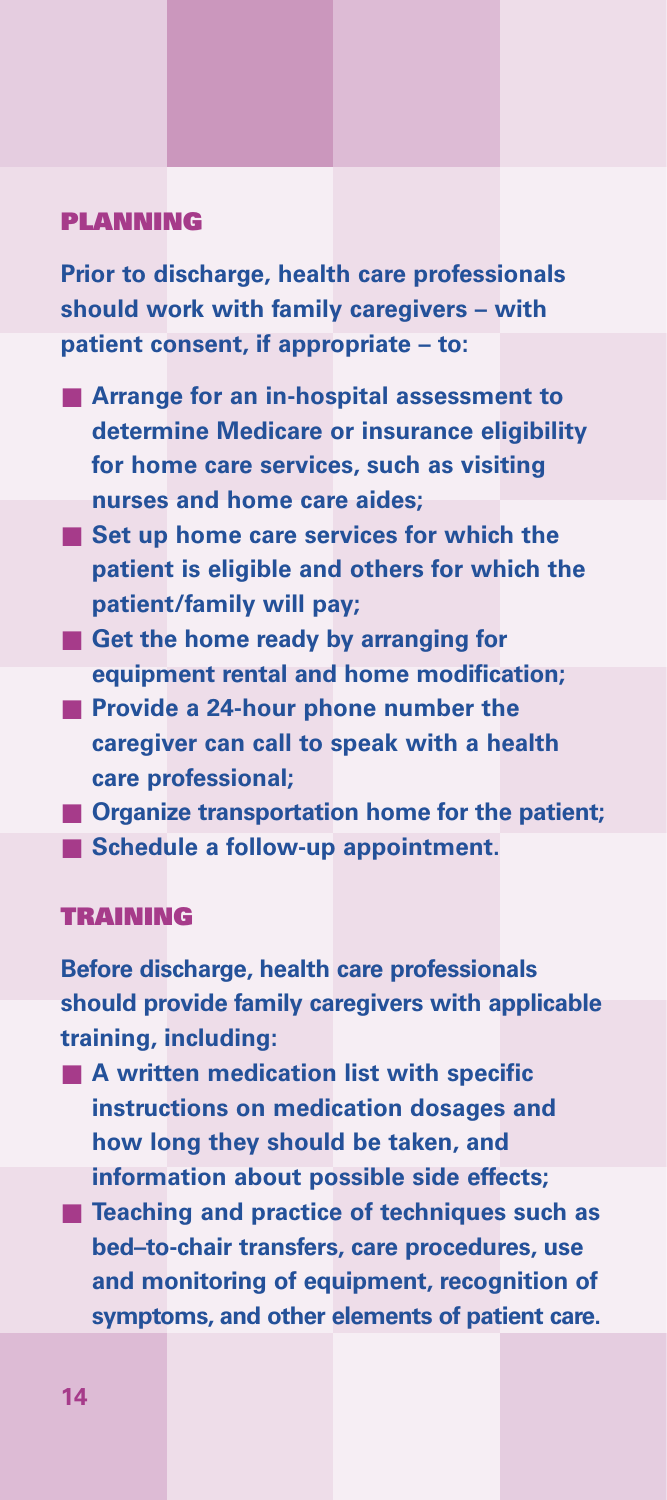#### **REFERRALS**

**Before discharge, health care professionals, caregivers, and patients should explore available support services, including:**

- **Community sources of social support for caregivers and patients;**
- **Community-based agencies that provide services such as transportation, equipment maintenance, respite care, home care, and volunteer services;**
- **Information resources such as books**, **pamphlets, videos, and websites.**

**Of course, you may have other concerns and questions as well. Write them down as you think of them. Again, remember the first "Be": Be realistic. Many family caregivers find that their relative's care is harder after a hospital stay, because there are many new tasks and worries. Make sure you have someone else with you or to call on until you feel comfortable with the new situation. And don't be afraid to speak up – to the doctor, the home care agency, your family – if you feel unsure. In most cases it takes a while to settle in, so don't expect everything to be the same as before. But help will not be available unless you ask for it. Be persistent.**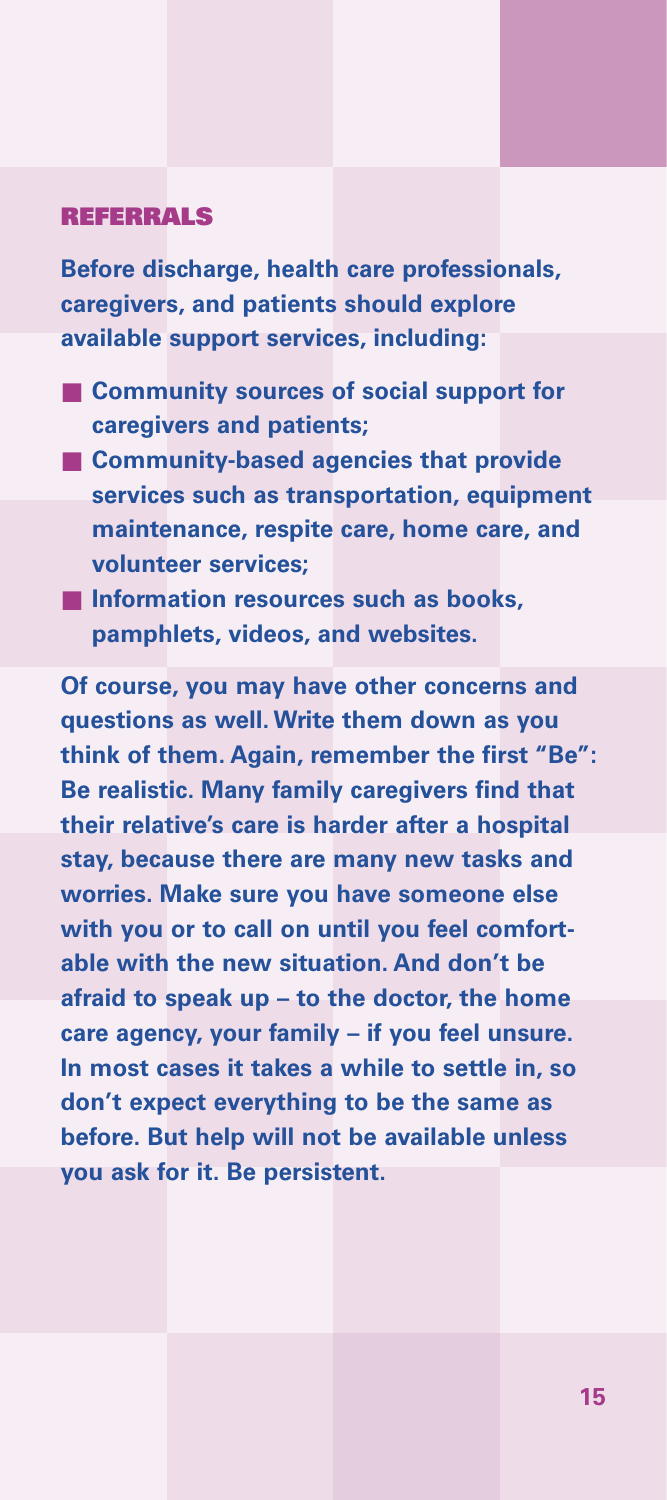#### **For More Information**

**Administration on Aging www.aoa.gov/caregivers Caregiver resources from the Administration on Aging (also see Eldercare Locator below)**

**Caregiving.com www.caregiving.com Online support groups and numerous articles on caregiving**

**Care Planner www2.careplanner.org Online decision support tool for seniors, individuals with physical impairments, and their caregivers**

**Children of Aging Parents 800-227-7294 www.caps4caregivers.org Information, referrals, and support for caregivers of the elderly and chronically ill**

**Eldercare Locator 800-677-1116 www.eldercare.gov Help with locating aging services in every community throughout the United States**

**Family Caregiver Alliance 800-445-8106 www.caregiver.org Information on caregiving, and online support groups; California-focused**

**Healthfinder www.healthfinder.gov Free Internet guide to consumer health information from the U.S. Department of Health and Human Services**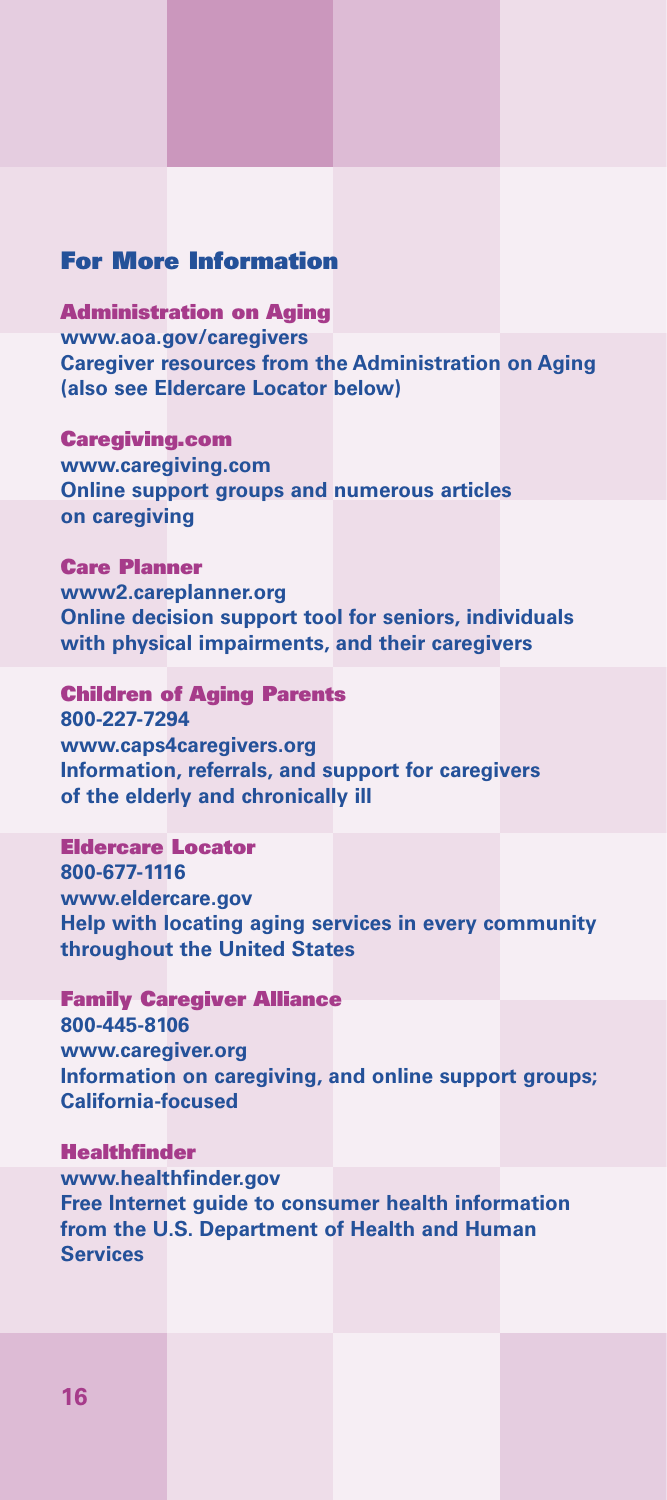**Medicare.gov 800-MEDICARE www.medicare.gov The official U.S. government site for people with Medicare**

**National Alliance for Caregiving www.caregiving.org Support for family caregivers and the professionals who serve them**

**National Association of Professional Geriatric Care Managers 520-881-8008 www.caremanager.org Information on geriatric care management, and a free online care manager search tool**

**National Family Caregivers Association 800-896-3650 www.nfcacares.org Support for those who care for chronically ill, aged, or disabled loved ones**

**Society for Social Work Leadership in Health Care 866-237-9542 www.sswlhc.org Dedicated to promoting the principles of social work within the health care system**

**United Hospital Fund 212-494-0700 www.uhfnyc.org Publisher of** *Always on Call: When Illness Turns Families into Caregivers*